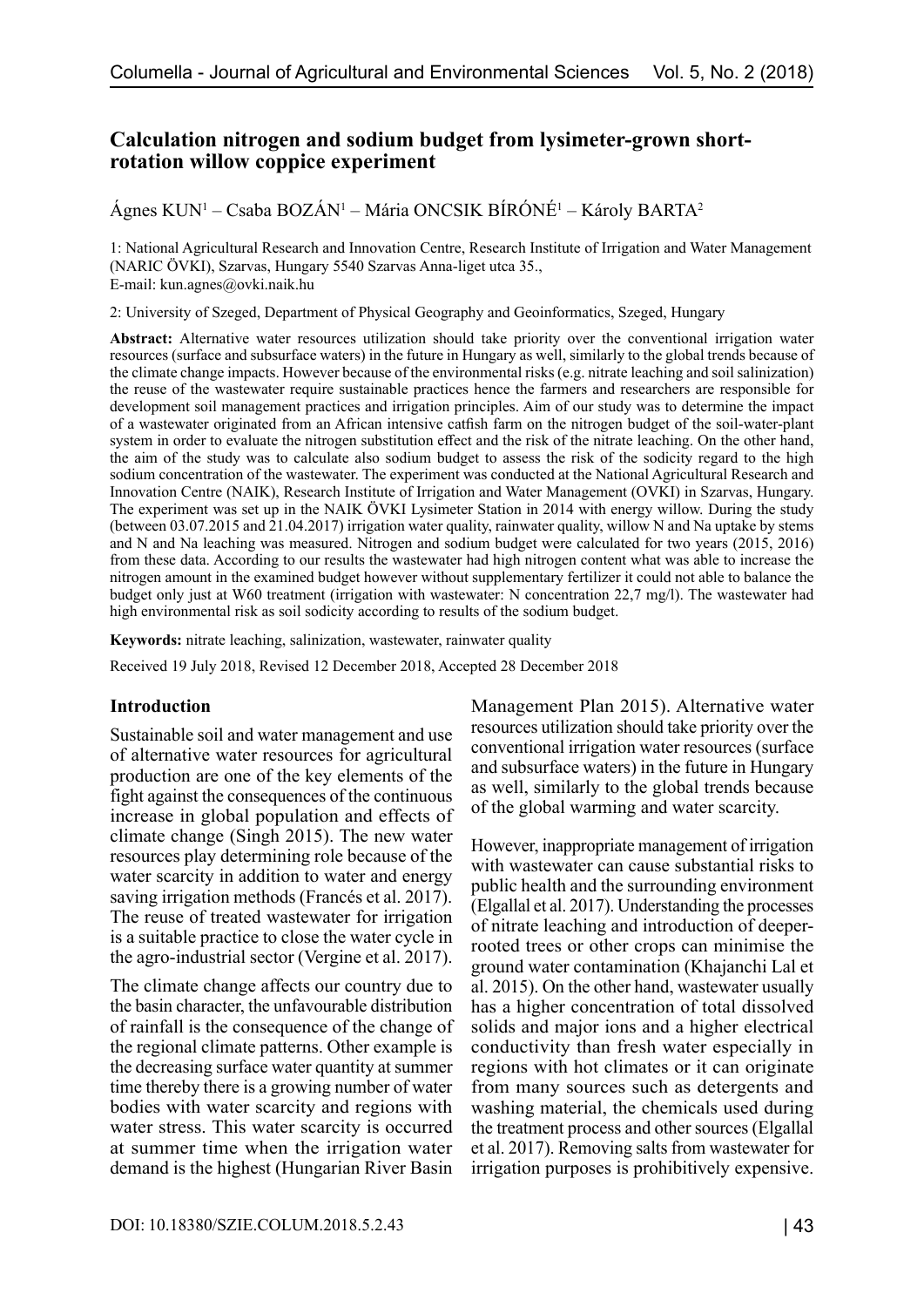Therefore, there is a need for specific measures and management strategies to prevent and control the effects of salinity and sodicity during irrigation with wastewater (Elgallal et al. 2017).

The energy plantation may provide prosperous opportunity for the wastewater reuse in the future through irrigation (Vermes 2017). Energy willow and poplar have many favourable advantages compared to other plants: long growing season, high evapotranspiration rate, ability to take up nutrients and toxic elements with minimum leaching potential (Isebrands and Richards 2014). According to Ligetvári (2014) the use of sewage can make safer production of energy crops or forests or even not directly consumed agricultural products.

Arable crops can be characterised by low species and breed number of crops with minimum crop rotation (Grónás et al. 2006). To improve the biodiversity and to break the monotony of the landscape, installation of energy plantation would be one feasible prosperous solution. Diversification of arable crops are would be beneficial to decrease the risk of the market and the cost of production (Grónás et al. 2006).

Aim of our lysimeter experiment was to determine the impact of a wastewater originated from an African intensive catfish farm on the nitrogen budget of the soil-water-plant system in order to evaluate the *nitrogen substitution effect*  and *the risk of the nitrate leaching*. On the other hand, the aim of the study was to calculate also sodium budget to assess the *risk of the sodicity* regard to the high sodium concentration of the wastewater.

## **Materials and methods**

#### *Experiment site*

The experiments were conducted at the National Agricultural Research and Innovation Centre (NAIK), Research Institute of Irrigation and Water Management (OVKI) in Szarvas, Hungary. The experiment was set up in the NAIK ÖVKI Lysimeter Station in 2014 in 64 pieces of 1 m3 vessels with energy willow. The year 2015 was the second year of the plantation when the irrigation started. The willow clone (no. 77, 82) were selected by the NAIK Forest Research Institute of Püspökladány Experimental Station.

Each treatment occurred in 8 replication/ lysimeter. The  $1 \text{ m}^3$  lysimeter vessels were filled with disturbed meadow topsoil. The soil was characterised by high clay content  $(\sim 70$ -80%), low humus  $(-2\%)$ , lime content less than 0.5%, total soluble salt content less than 0.08%, and  $pH_{KCl}$  values between 5.88-6.97 (Kun et al. 2018).

#### *Irrigation treatments*

Three different irrigation waters were applied in the experiment. First one was originated from the Oxbow Lake of Körös River (K15, K30, K60 – numbers mean one-time irrigation doses in mm), while the second one was the wastewater (W15, W30, W60) from an intensive African catfish farm in Szarvas. The third irrigation water type (HG60) used for irrigation (only 60 mm doses) was treated wastewater, which was diluted (1:3) with Körös water than gypsum was added to it according to the following equation:

#### $x = Sz_{e} \times E$

where the x means the gypsum quantity (mg/l or  $g/cm^3$ ),  $Sz$ <sub>e</sub> residual sodium carbonate index (RSC), E= equivalent weight of gypsum (86,1). There were one non-irrigated treatment (Control). The irrigation water quality was describe according to the 90/2008. (VII. 18.) Hungarian decree and FAO guideline as well (Kun 2018).

## *Sampling method and analyses*

The irrigation water sampling occurred in the irrigation periods at every time between  $15<sup>th</sup>$ April and  $30<sup>th</sup>$  September according to Hungarian standard (MI-10-172/9-1990). Inorganic nitrogen (ammonium, nitrate, nitrite, total inorganic-N) and sodium was determined according to the Hungarian standards (MSZ EN ISO 11732:2005, MSZ EN ISO 13395:1999, MSZ EN ISO 13395:1999, MSZ 12750-20:1972, MSZ 1484- 3:2006, respectively). In 2015 3 replication represents the Körös River and the wastewater quality, in 2016 the number of the replication was 7. In case of diluted and improved wastewater treatment (HG60) the irrigation quality was analysed based on 4 replications. The rainwater was collected at 4 rainfall events (14.06.2016, 20.09.2016, 19.04.2017, 29.06.2017) meaning 4 replications and the same parameters were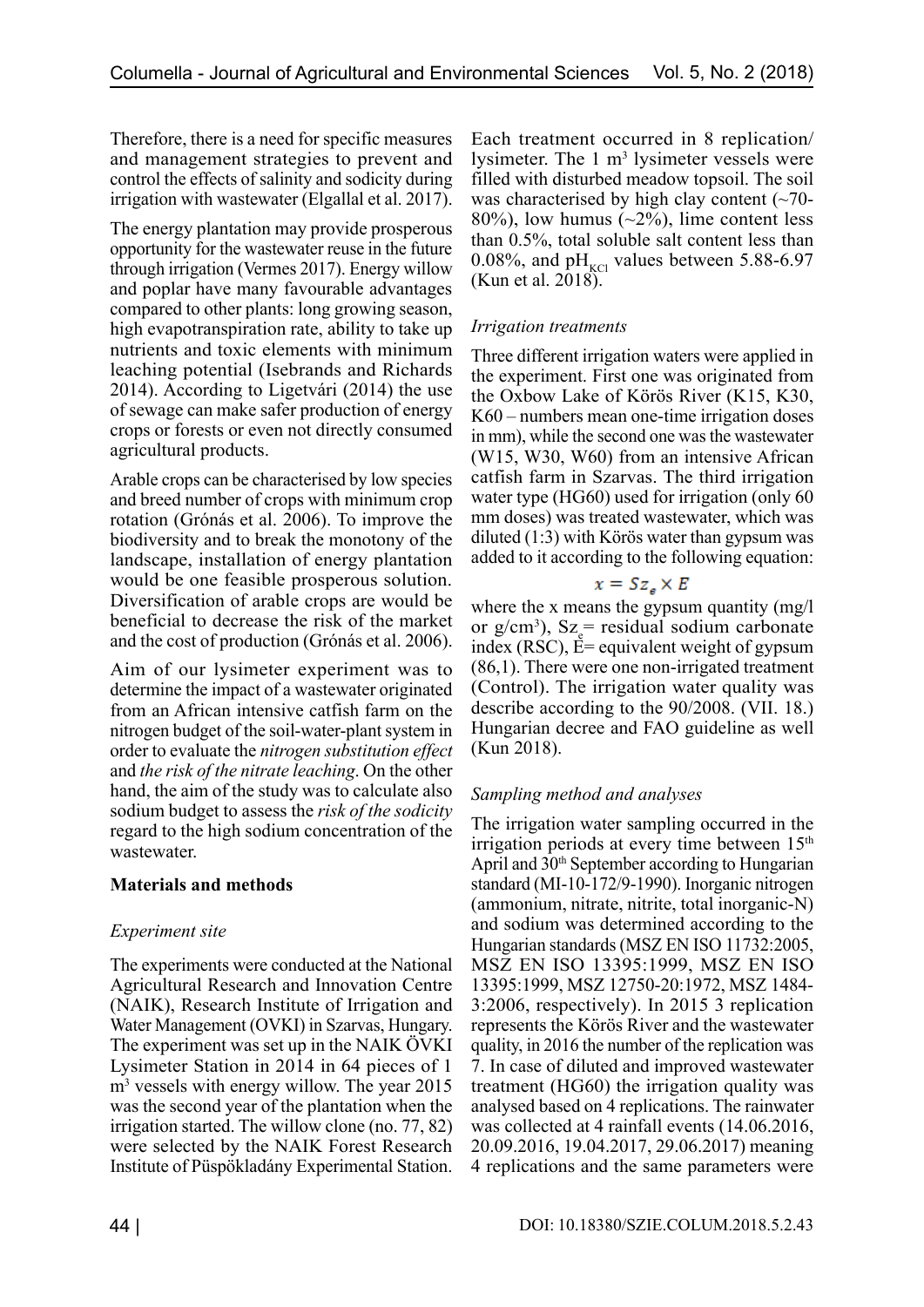|                                      |      | <i>Irrigation water amounts (mm)</i> | Leachate water amounts (mm) |                        |  |  |
|--------------------------------------|------|--------------------------------------|-----------------------------|------------------------|--|--|
| <i>Treatments</i>                    | 2015 | 2016                                 | 1 <sup>st</sup> period      | 2 <sup>nd</sup> period |  |  |
| Körös 15 mm $(K15)$                  | 195  | 90                                   | 383                         | 23                     |  |  |
| Körös 30 mm $(K30)$                  | 390  | 180                                  | 409                         | 106                    |  |  |
| Körös 60 mm $(K60)$                  | 780  | 360                                  | 621                         | 532                    |  |  |
| <i>Wastewater</i> 15 mm $(W15)$      | 195  | 90                                   | 463                         | 358                    |  |  |
| Wastewater 30 mm (W30)               | 390  | 180                                  | 470                         | 145                    |  |  |
| Wastewater 60 mm (W60)               | 780  | 360                                  | 717                         | 313                    |  |  |
| Diluted wastewater + $gypsum$ (HG60) | 720  | 360                                  | 674                         | 676                    |  |  |
| Control (non-irrigated)              |      |                                      | 655                         | 130                    |  |  |

*Table 1.* The irrigation and the leachate water amounts (mm) in the experiment

Remark: 1<sup>st</sup> period: between 15.06.2015 and 17.06.2016 2<sup>nd</sup> period: between 17.06.2016 and 21.04.2017

analysed as from the irrigation waters. The lysimeter is suitable to collect the leachate. The leachate water amounts were measured 33 times between 03.07.2015 and 21.04.2017 for 22 months in 62 lysimeter vessels. (In H15 and HG60 treatments there was 1-1 not-working lysimeter.) The leachate sampling occurred in winter time in both years (16.01.2016, 28.02.2016, 06.02.2017, 08.02.2017) and the analysed parameters were nitrate and sodium according to the methods above. The results represent 2 replications per treatments per the analysed periods.

The willow stem sampling occurred in 2015 at time of the willow harvest (02.12.2015). Harvested stems from each treatment (in 8 replication) were collect and analysed for dry mass, total Kjeldahl-nitrogen and sodium concentration according to Hungarian standards (MSZ-08-1783-1:1983, MSZ EN ISO 5983- 2:2009, MSZ-08-1783-5:1983).

#### *Nitrogen and sodium budget calculation and statistical analyses*

Based on the leachate analyses results nitrogen and sodium budget was calculated for two periods. First period (2015) was between 15.06.2015 and 17.06.2016 and the second period (2016) was between 17.06.2016 and 21.04.2017. For the calculation the input quantities were: the nitrogen fertilizers, the nitrogen content of the irrigation waters and the rain and the output quantities were the nitrogen amount that was accumulated in the willow stems and the nitrogen losses by leaching. The applied fertiliser amount was 40 kg N/ha in the first period and there were no applied fertiliser in 2016. Input inorganic-N of the irrigation water were calculated by multiplying irrigation water amounts (Table 1). The input inorganic-N of the rainwater calculated by multiplying the precipitation volumes. The applied irrigation water amounts were different in 2015 and 2016 (Table 1), because the weather was different in the experiment years. In the first year the precipitation was 116.8 mm during the irrigation period but in the second year it was 220.6 mm. In 2015 the total precipitation was 400.6 mm and in 2016 it was 632.8 mm. Nitrate leaching loads were calculated by multiplying drainage volumes for each period (Table 1). The output nitrogen by the willow stem was calculated from the dry biomass data in 2015 and 2016 (not published data) and the Kjeldahl-nitrogen of the willow stems in 2015. The subtraction of the input and output N means the nitrogen budget (**Δ**N values). According to Arronson and Bergström (2001) the estimated  $\Delta N$  values express the combined effect of mineralization, immobilization, build-up of the soil pool of nitrogen, and gaseous losses. Apart from the gaseous losses the others do increase or decrease the store of the soil nitrogen. So if ΔN has negative sign it means decreasing N-store in the soil and if ΔN is positive, the soil becomes richer in nitrogen. In our experiment the nitrogen content of the willow leaves were did not calculated in the nitrogen budget, due to the difficulty of estimate the leaf mass and partly because it can not be considered as real loss as leaves stay at the soil surface for the degradation processes, hence in our case the ΔN values also expresses some nitrogen in falling leaves at autumn. However, according to Szalai (1968) the leaves contain small amount of nitrogen. The sodium budget calculation was according to the same method above (without the fertilizer).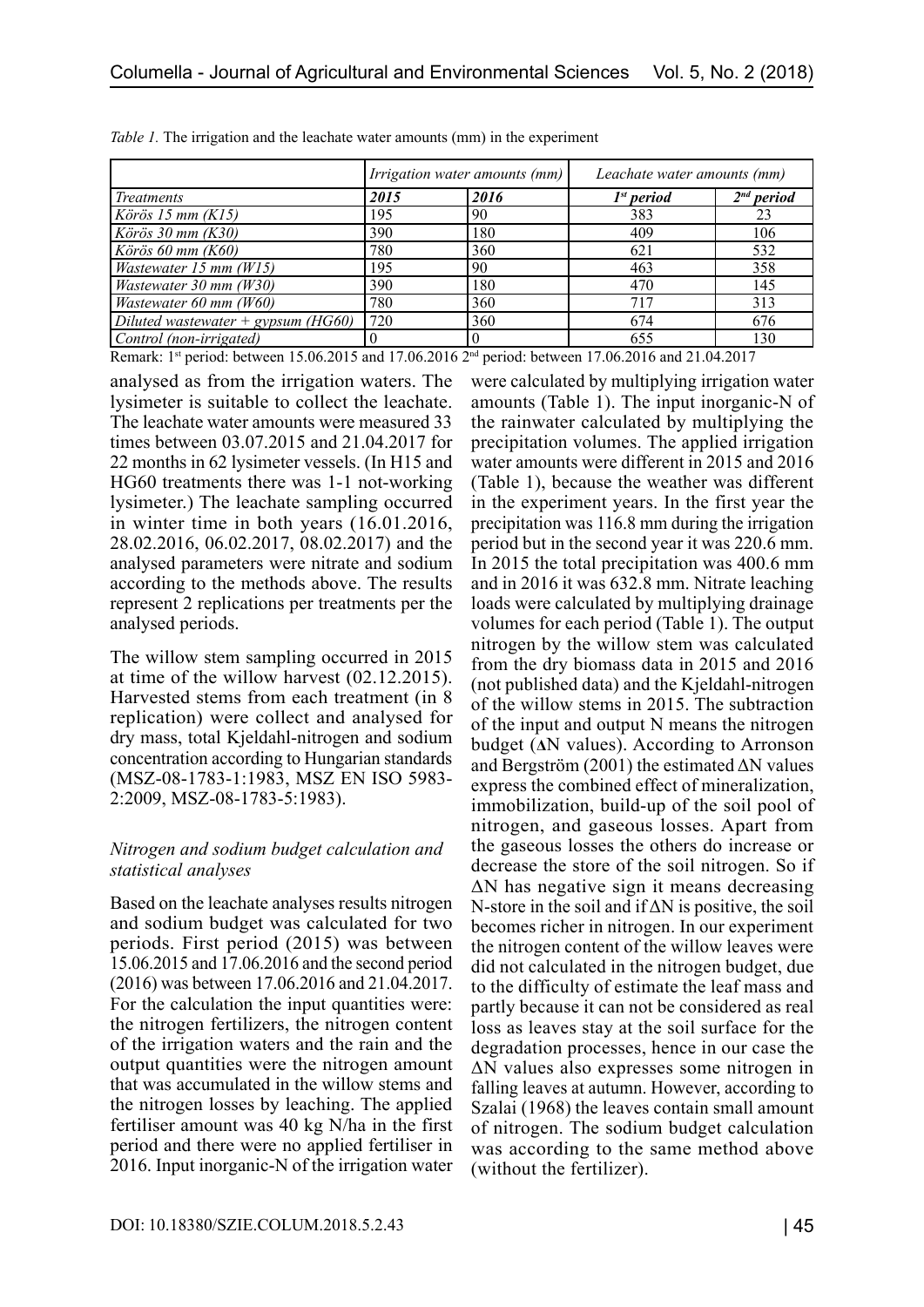|                                             | 2015                  |           |                   |                 |                 |              |                      |                      |  |
|---------------------------------------------|-----------------------|-----------|-------------------|-----------------|-----------------|--------------|----------------------|----------------------|--|
|                                             | W15                   | W30       | <b>W60</b>        | HG60            | K <sub>15</sub> | <b>K30</b>   | <b>K60</b>           | <b>Control</b>       |  |
|                                             | <b>Input</b>          |           |                   |                 |                 |              |                      |                      |  |
| Fertilizer (kg/ha)                          | 40.0                  | 40.0      | 40.0              | 40.0            | 40.0            | 40.0         | 40.0                 | 40.0                 |  |
| N content of the irrigation water $(kg/ha)$ | 43.3                  | 86.7      | 173.3             | 76.3            | 1.3             | 2.6          | 5.2                  | 0.0                  |  |
| N content of the rainwater (kg/ha)          | 6.2                   | 6.2       | 6.2               | 6.2             | 6.2             | 6.2          | 6.2                  | 6.3                  |  |
|                                             |                       |           |                   |                 | <b>Output</b>   |              |                      |                      |  |
| $N$ content of the willow stem (kg/ha)      | 90.4                  | 122.8     | 171.2             | 101.8           | 58.0            | 80.1         | 95.6                 | 35.7                 |  |
| $N$ leaching ( $\overline{kg}/ha$ )         | 6.1                   | 5.6       | 15.9              | $0.6^{\circ}$   |                 | 0.6          | 0.3                  | 56.9                 |  |
| $\Delta N$ (kg/ha)                          | $-7.0$ <sup>abc</sup> | $4.5$ abc | 32.5 <sup>c</sup> | $20.1^{bc}$     | $-11.9$ abc     | $-31.8^{ab}$ | $-44.5^a$            | $-46.3^a$            |  |
|                                             |                       |           |                   |                 |                 |              |                      |                      |  |
|                                             |                       | 2016      |                   |                 |                 |              |                      |                      |  |
|                                             | W <sub>15</sub>       | W30       | <b>W60</b>        | HG60            | K15             | <b>K30</b>   | <b>K60</b>           | <b>Control</b>       |  |
|                                             |                       |           |                   | <b>Input</b>    |                 |              |                      |                      |  |
| Fertilizer (kg/ha)                          | $\theta$              | $\theta$  | $\theta$          | $\theta$        | 0               | 0            | $\theta$             | $\theta$             |  |
| N content of the irrigation water $(kg/ha)$ | 20.8                  | 41.6      | 83.1              | 38.2            | 0.6             | 1.2          | 2.3                  | 0.0                  |  |
| N content of the rainwater $(kg/ha)$        | 5.9                   | 5.9       | 5.9               | 5.9             | 5.9             | 5.9          | 5.9                  | 5.9                  |  |
|                                             |                       |           |                   | <b>Output</b>   |                 |              |                      |                      |  |
| N content of the willow stem $(kg/ha)$      | 72,8                  | 92,4      | 95,6              | 53,2            | 46,6            | 46,6         | 41,6                 | 28,5                 |  |
| $N$ leaching $(kg/ha)$                      | 0.4                   | 5.5       | 12.3              | 1.1             | 0.9             | 0.4          | 0.3                  | 8.1                  |  |
| $\Delta N$ (kg/ha)                          | $-46.1^{\circ}$       | $-44.9a$  | $-6,5^\circ$      | $-9,1^{\rm bc}$ | $-40.1^{ab}$    | $-39,5^{ab}$ | $-33,4^{\text{abc}}$ | $-22,6^{\text{abc}}$ |  |

*Table 2.* Nitrogen budget of the willow lysimeter experiment in 2015 and 2016

Remark: ANOVA was used to determine the significant difference between the treatments. The  $a, b, c$  indexes means the homogen subsets of the Tukey's post-hoc test. The negative ΔN values mean the soil (and the willow leaves) contribution to the nitrogen budget.

The statistical calculation was performed in SPSS 22.0 Statistics Software. ANOVA and Tukey's Test was used to determine significant difference between **Δ**N values and the homogenous subset means no significant difference between the treatments. To determine significant different between **Δ**Na values Non-parametric, Kruskal-Wallis test was used in both years.

## **Results**

## *Nitrogen budget*

To calculate the N budget three input factor were determined. The N content of the fertilizer, irrigation water and rainwater build up the all input N (Table 2).

The wastewater contained considerably more inorganic-N (2016: 23.1 mg/l, 2016: 22.2 mg/l) than the diluted and improved irrigation water type (2015, 2016: 10.6 mg/l) and the irrigation water from the River Körös (2015: 0.64 mg/l, 2016: 0.67 mg/l). In the wastewater the 99.8% of inorganic-N was in ammonium form. Nitrogen (N) and phosphorous (P) in metabolic waste produced by fish are the origin of most dissolved N and P waste resulting from intensive aquaculture operations (Lazarri and Baldisserotto 2008, Tóth et al. 2016). The ammonia production by fish is primarily dependent on the protein intake and metabolic efficiency of the fish, which is species-specific and is affected by waterborne ammonia levels (Dosdat et al. 2003). In case of the River Körös, the ammonium : nitrate : nitrite rate was 43:50:7. All of them was under the limit values of Decree No. 10 of 2010 (VIII. 18.) VM of the Ministry of Rural Development hence the oxbow lake can be consider as good quality surface water body. The input N content from the irrigation water was depended on the irrigation water amount (Table 1, Table 2).

The inorganic-N concentration of the rainwater was 1.25 mg/l. According to Gelencsér et al. (2012) the average total N concentration of the rainwater is 1.68 mg/l and the main nitrogen forms are inorganic forms. According to Csapák (2009) the ammonium concentration in the rainwater was  $0.24 \text{ mg/l}$  in NH<sub>4</sub>-N, the nitrate was  $0.21 \text{ mg/l}$  in NO<sub>3</sub>-N and there were no nitrite. The input N in the budget from the precipitation was 6.2 kg/ha in 2015 and 5.9 kg/ha in 2016 (Table 2).

Because of the different weather conditions of the experimental years the applied irrigation water amount was twice more in 2015 than in 2016. In 2016 fertilizer were not applied and less irrigation water was used hence the N input in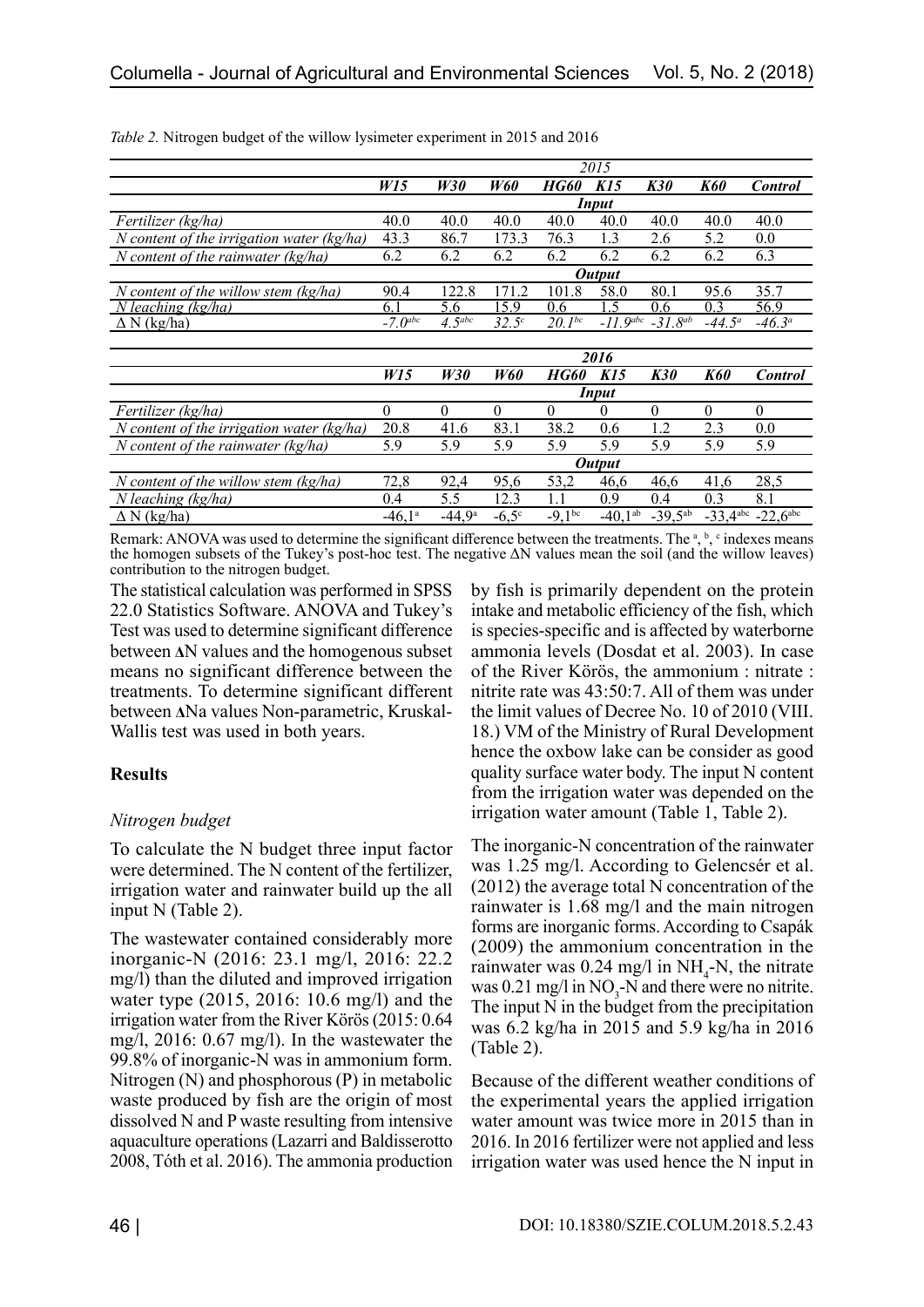the second year were lower than in 2015. In the treatments without waste water (K15, K30, K60 and Control) the fertilise-input was only 13-16%, but in waste and diluted water treatments the fertilise-input even was not more than 36-41% of the total input N in 2015.

Two output factor was used to determine the nitrogen budget: the N content of the willow stem and the N content of the leaching water. The mean N content of the willow stem was 0.51 m/m%, the range was 0.2-0.87 m/m%. According to our results the lowest accumulated nitrogen values of the willow stem was 29 kg N/ ha and the highest was 171 kg N/ha (Table 2). According to Dimitriou and Aronsson (2004) the N-uptake of the willow was 110-115 kg N/ ha in clay soil and 36-44 kg N/ha in sandy soil. Four willow clones were compared by Curneen and Gill (2014), according to their results the smallest N-uptake was 82 kg N/ha (in case of *Torhild* clone, irrigated with freshwater) and the highest was 262 kg N/ha (in case of *Sven* clone, irrigated with secondary treated wastewater). According to Galbally et al. (2013) the willow N-uptake after treatment with biosolid was 107 kg N/ha and after irrigation with distillery effluent water it was 231 kg N/ha. So our data can show the same order of magnitude then other researchers'.

According to our results the mean nitrogen losses caused by nitrate leaching was 10.9 kg N/ha in 2015 and it was 3.6 kg N/ha in 2016 (Table 2). According to willow lysimeter experiment belongs to Aronsson and Bergström (2001) the highest N leaching was measured in the first year of the willow plantations (clay and sandy soil: 341-140 kg N/ha). After the starting year in the second (43-17 kg N/ha, respectively) and in the third year (3-1 kg N/ha, respectively) the N leaching was negligible. According to Mortensen et al. (1998) also in the first year of the plantation was the highest nitrogen leaching (130-142 kg N/ha) and it was decreased in the second (9-61 kg N/ha) and in the third (0-4 kg N/ha) years.

The subtraction of the input and the output N amount was the result of the nitrogen budget  $(\Delta N)$ . In 2015 in the wastewater treatments were calculated the most favourable ΔN values, in three cases (W30, W60, HG60) it was positive. The lowest values were in case of irrigation with River Körös water and in the Control treatment (mean of the ΔN values for this 4 treatment was -34 kg N/ha). In 2016 the most favourable ΔN values were also in the W60 and the HG60 treatments. All the other treatments had lower values then W60 and HG60 (Table 2).

## *Sodium budget*

To calculate the Na budget two input factor was determined. The Na content of the irrigation water and rainwater build up the all input Na. The wastewater had considerably higher Na concentration (2015: 278 mg/l, 2016: 274 mg/l) than the diluted and improved irrigation water

*Table 3.* Sodium budget of the willow lysimeter experiment in 2015 and 2016

|                                              | 2015          |        |            |               |      |            |            |                |
|----------------------------------------------|---------------|--------|------------|---------------|------|------------|------------|----------------|
|                                              | W15           | W30    | W60        | <b>HG60</b>   | K15  | <b>K30</b> | K60        | <b>Control</b> |
|                                              | <b>Input</b>  |        |            |               |      |            |            |                |
| Na content of the irrigation water (kg/ha)   | 542.6         | 1085.2 | 2170.4     | 945.0         | 81.5 | 162.9      | 325.9      | 0.0            |
| Na content of the rainwater (kg/ha)          | 14.1          | 14.1   | 14.1       | 14.1          | 14.1 | 14.1       | 14.1       | 14.2           |
|                                              |               |        |            | <b>Output</b> |      |            |            |                |
| Na content of the willow stem (kg/ha)        | 1.0           | 1.5    | 1.4        | 1.2           | 0.5  | 0.7        | 0.9        | 0.3            |
| Na leaching (kg/ha)                          | 28.4          | 29.6   | 65.7       | 88.4          | 23.3 | 33.6       | 48.7       | 37.8           |
| $\Delta$ Na (kg/ha)                          | 527.3         | 1068.2 | 2117.4     | 869.5         | 71.8 | 142.7      | 290.4      | $-23.9$        |
|                                              |               |        |            |               |      |            |            |                |
|                                              |               | 2016   |            |               |      |            |            |                |
|                                              | W15           | W30    | <b>W60</b> | HG60          | K15  | <b>K30</b> | <b>K60</b> | <b>Control</b> |
|                                              |               |        |            | Input         |      |            |            |                |
| Na content of the irrigation water $(kg/ha)$ | 247.0         | 494.0  | 987.9      | 472.5         | 26.0 | 52.0       | 104.0      | 0.0            |
| Na content of the rainwater $(kg/ha)$        | 13.4          | 13.4   | 13.4       | 13.4          | 13.4 | 13.4       | 13.4       | 13.4           |
|                                              | <b>Output</b> |        |            |               |      |            |            |                |
| Na content of the willow stem (kg/ha)        | 0,8           | 1,1    | 1,0        | 0,6           | 0,4  | 0,5        | 0,4        | 0,3            |
| Na leaching (kg/ha)                          | 1.6           | 11.1   | 68.1       | 61.5          | 5.7  | 14.3       | 29.9       | 6.0            |
| $\overline{\Delta}$ Na (kg/ha)               | 258.0         | 495,2  | 932,3      | 423,8         | 33,4 | 50,7       | 87,1       | 7,2            |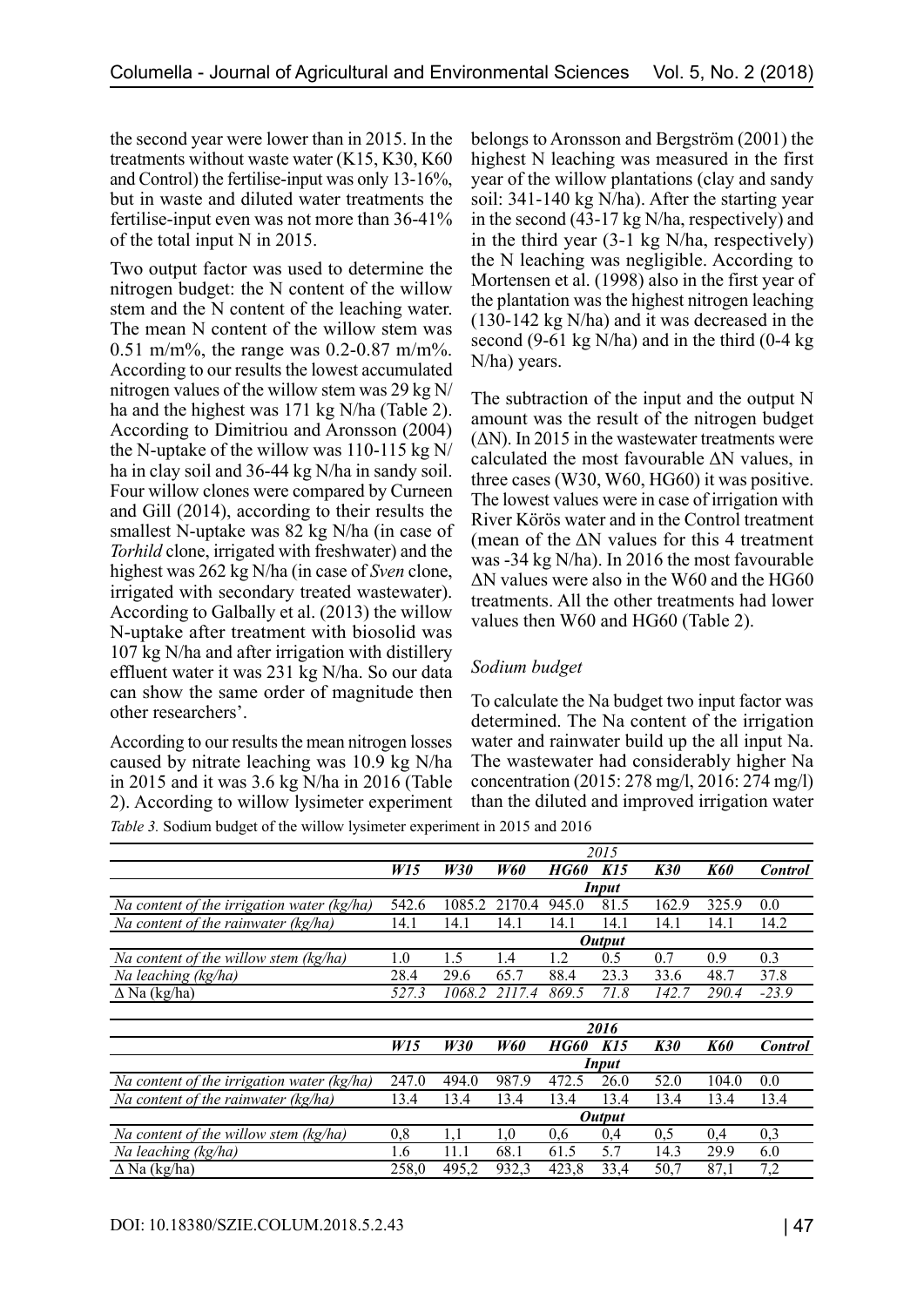type (2015, 2016: 131 mg/l) and the irrigation water from the River Körös (2015: 42 mg/l, 2016: 29 mg/l). The high sodium content of the wastewater was originated from the fishfarm water source because thermal water is used to provide the high water amount for intensive technology (Tóth et al. 2016). Because of the wastewater quality the input sodium from the irrigation water was very high (200-2200 kg/ ha/year), (Table 3).

Two output factor was used to determine the Na budget: the Na content of the willow stem and the Na content of the leaching water. The mean Na content of the willow stem was 53.6 mg/kg, the range was 23.8-161 mg/kg. It means 0.3-1.5 kg/ha/year which is negligible compared to the leaching. According to Jama-Rodzenská et al.  $(2016)$  most of sodium  $(\sim]300$  mg/kg) was found in the willow shoots during the first year of the study which decreased in the second year  $\sim 200$ mg/kg). According to Stolarski et al. (2017) the average Na concentrations of the analysed willow clones were between 80-180 mg/kg. Due to the low ion uptake of the willow the output mean Na values were very low in both years varied between 0.3 and 1.5 kg Na/ha (Table 3).

According to our results the mean Na losses caused by leaching was 44.0 kg Na/ha in 2015 and it was 24.5 kg Na/ha in 2016 (Table 3). According to Stefanovits (1963) the average sodium losses by leaching on clay soil is 9-42 kg/ha/year, in our lysimeter experiment the sodium losses varied between 1 and 125 kg/ha/ year. According to Sorrenti and Toselli (2016) in 18-month-lysimeter experiment with 1-year old nectarine the sodium losses by leaching was 224 kg/ha in sandy soil.

The subtraction of the input and output Na amount was the result of the sodium budget  $(\Delta N)$ . In 2015 in the wastewater treatments were calculated the most unfavourable ΔNa values between 527-2117 kg/ha. The prosperous sodium budget was calculated in both years in the treatments with irrigated with River Körös. The lowest ΔNa value were in case of nonirrigated treatment, in the Control treatment in both years (Table 3).

#### **Discussion**

The  $\Delta N$  value of the W60 treatment in 2015 was significantly higher than the other treatments (Table 2). In this case there were the highest N input owing to the nitrogen content of the wastewater. According to our results the wastewater not only does not pose the threat to groundwater nitrate pollution but it could be useful in the irrigation management and foster the sustainable soil management practices also. However according to the European regulation the maximum permissible amount of fertilizer per hectare is 170 kg N. Therefore, the concentration of nitrogen in the wastewater should be taken into account during the application on nitrate sensitive areas (Council Directive 91/676/ EEC). There were no significant differences between the  $\Delta N$  values of the W15, W30, K15 treatments. In these cases the input nitrogen was approximately enough for the plants hence neither the soil nitrogen loading nor the soil exhaustion did not occur. The ΔN value of the K30, K60 and Control was the lowest. In the treatments with Körös River water (K30, K60) the input N was not enough for the soil-waterplant system because the irrigation water did not contain enough inorganic-N hence the  $\Delta N$  values were negative and it means the soil exhaustion. According to Kenessey (1931) the irrigation should always coexist with nutrient supply, because the water explore the soil nutrient stock and the plants become rich in nutrients but the soil exhaustion can occur. Otherwise in case of the Control treatment the adverse nitrogen budget was caused by high nitrogen losses by leaching. According to Szalókiné and Szalóki (2003) in the soil of non-irrigated treatment, there is more nitrogen (because of the less plant N-uptake) which, during the winter period, results in higher nitrate concentration in leachate waters.

In 2016 (the third year of the plantation) the lowest value was in the treatment W15 and W30, but they were in the same homogenous subset as the K15, K30, K60 and Control (Table 2). Nitrogen balance could be realized only in W60 and HG60 treatment, where the input N and the output N was approximately equal. In 2016 the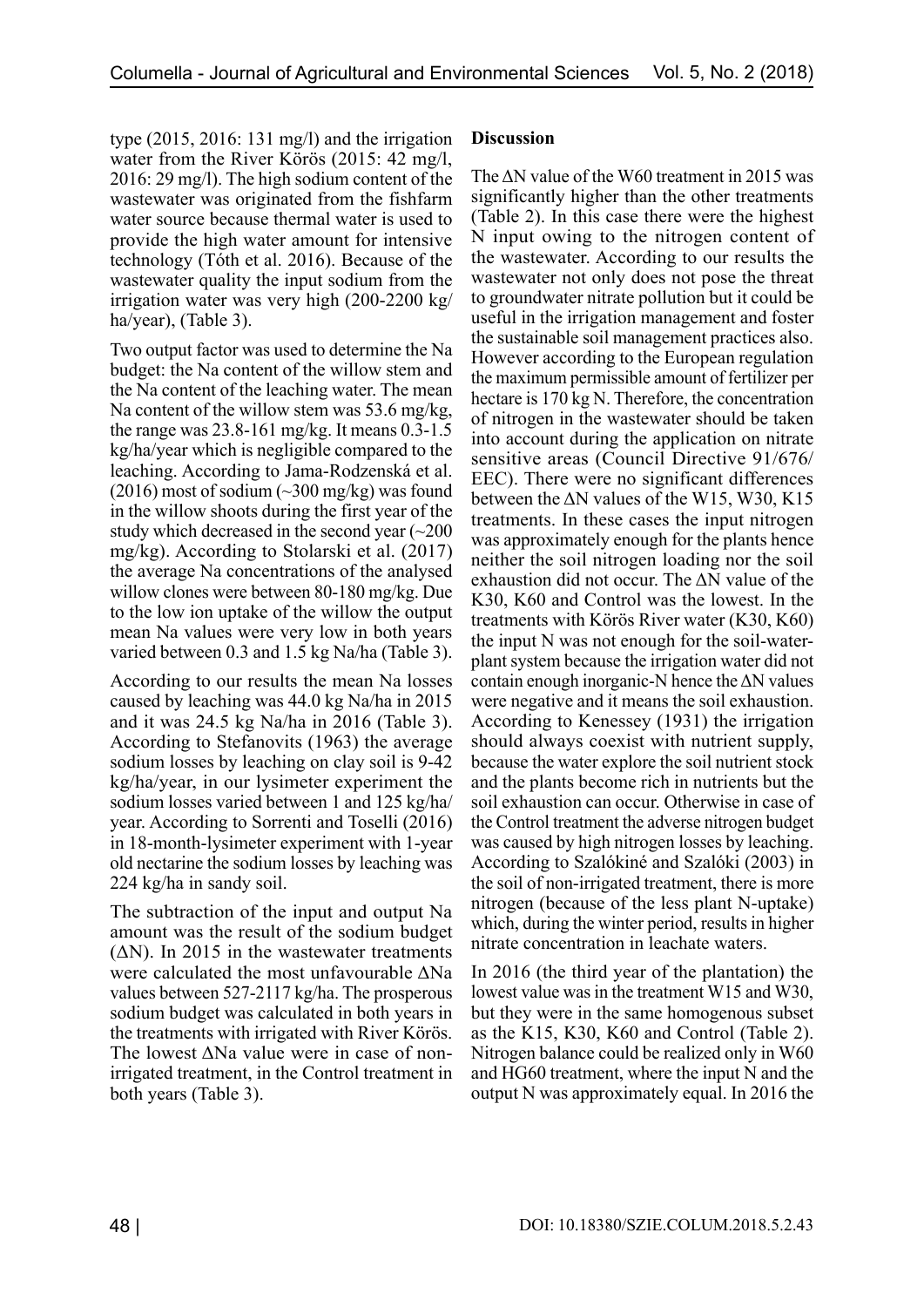|             | 2015            |            |                 |        |                 |                          |            |                 |  |  |
|-------------|-----------------|------------|-----------------|--------|-----------------|--------------------------|------------|-----------------|--|--|
|             | H <sub>15</sub> | <b>H30</b> | <b>H60</b>      | HG60   | K <sub>15</sub> | <b>K30</b>               | <b>K60</b> | Kontroll        |  |  |
| H15         |                 | $-541$     | $-1590$         | $-342$ | 456             | 385                      | 237        | $551*$          |  |  |
| H30         |                 | -          | $-1049$         | 199    | 996**           | 925*                     | 778        | 1092***         |  |  |
| <b>H60</b>  |                 |            | $\qquad \qquad$ | 1248   | 2046***         | 1975**                   | 1827*      | 2141***         |  |  |
| <b>HG60</b> |                 |            |                 | -      | 798*            | 727                      | 579        | 893**           |  |  |
| K15         |                 |            |                 |        | -               | $-71$                    | $-219$     | 96              |  |  |
| K30         |                 |            |                 |        |                 | $\overline{\phantom{a}}$ | $-148$     | 167             |  |  |
| K60         |                 |            |                 |        |                 |                          | -          | 314             |  |  |
| Kontroll    |                 |            |                 |        |                 |                          |            | -               |  |  |
|             |                 |            |                 |        |                 |                          |            |                 |  |  |
|             | 2016            |            |                 |        |                 |                          |            |                 |  |  |
|             | H15             | <b>H30</b> | <b>H60</b>      | HG60   | K15             | <b>K30</b>               | <b>K60</b> | <b>Kontroll</b> |  |  |
| H15         |                 | $-236$     | $-671$          | $-160$ | 225             | 208                      | 171        | 251             |  |  |
| H30         |                 |            | $-435$          | 76     | $461**$         | 444                      | 407        | 487***          |  |  |
| H60         |                 |            | $\qquad \qquad$ | 511    | 896***          | 878**                    | 842        | 922***          |  |  |
| <b>HG60</b> |                 |            |                 | -      | 386             | 368                      | 331        | $411**$         |  |  |
| K15         |                 |            |                 |        | -               | $-18$                    | -55        | 26              |  |  |

*Table 4.* Subset of the ∆Na values in the different treatments

Remark: Results of the Non-parametric, Kurskal-Wallis test. Values (i-j) mean the subset of the columns (i) and the rows (j). (\*:p<0.05 \*\*: p<0.01 \*\*\*: p<0.001).

*K30* - - -37 43  $K60$  **80** *Kontroll* -

higher ΔN values in the control occurred than in the previous year because of the less nitrogen loss by leaching. The lower ΔN values in the W15 and W30 was the results of the lack of nitrogen fertilizer, because the output by the willow stems and the leaching was less than in 2015. According to Arronsson and Bergström (2001) in the third year of the willow plantation the  $\Delta N$  value was -39 kg N/ha (low N input and irrigation water) and it was -237 kg N/ha (high N input and irrigation water) on clay soil.

For all irrigated treatments the sodium budget was unfavourable but in case of the River Körös the values were significantly lower (Table 3, Table 4). The Na concentration of the River Körös is very low in both years and it makes it suitable for irrigation purposes. According to Ayers and Westcot (1989) above the limit of sodium (3 meq/l) in the irrigation water ion toxicity can occur and the sodium sensitive plant developing can decline. According to the recommendation of the FAO for irrigation water quality under the limit there is no harmful impact of the sodium content in case of sprinkler irrigation (Ayers and Wastcot 1989). According to our results the wastewater and the diluted and improved water did not meet the recommended limit (~12 meq/l and 5.7 meq/l, respectively) but the River Körös (1.8 meq/l) is under the limit.

In all irrigated treatments with wastewater the ΔNa values were the highest which means that harmful sodium stay at the system (Table 3).

In both years neither the sodium contain of the stems nor the sodium leaching were not able to increase the output Na amount making the sodium budget more favourable. In the treatments irrigated with wastewater the sodium outputs were higher than in the treatments with River Körös however it was not enough high to reduce the sodium loading during the irrigation period owing to the wastewater quality. According to Nouri et al. (2017) green remediation is the use of vegetation to remove or contain environmental contaminants such as heavy metals, trace elements, organic compounds and radioactive compounds in soil or water and it is suggested to use for treat the soil salinity. In our case the willow did not uptake and accumulate so many sodium ion to balance the sodium budget.

In case of the HG60 treatment the wastewater was diluted and improved by gypsum hence the sodium budget were better than in the W60 (Table 3). However in the HG60 the sodium budget was not auspicious and also truly high hence the soil monitoring is exceptionally important for the sustainable, long-term irrigation. In both year, the  $\Delta N$  value were significantly higher than in the K60 because the N input was higher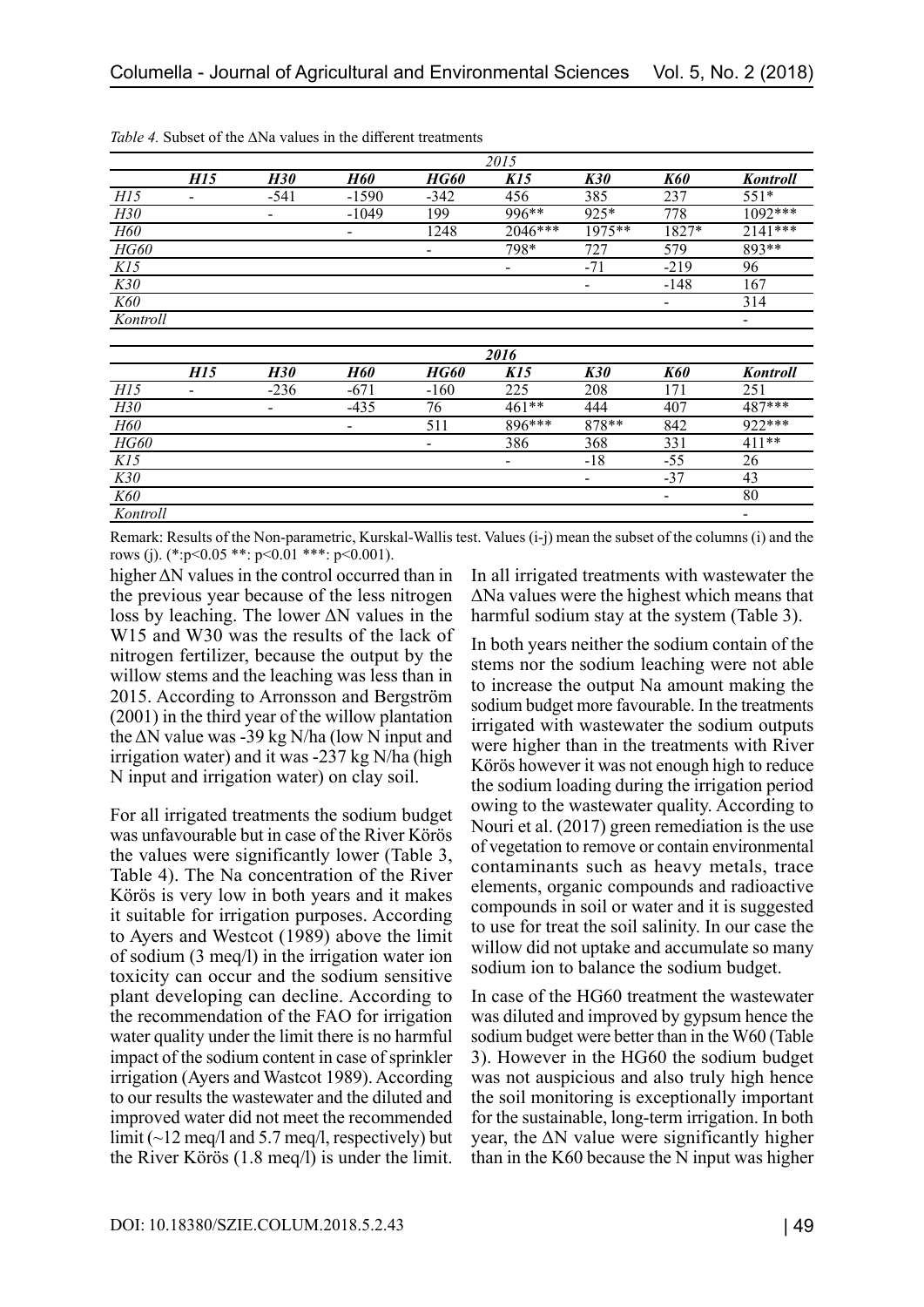(from the diluted wastewater origin), (Table 2). According to our results the wastewater treatment was sufficient to reduce the sodium loading of the soil-water-plant system compared to the wastewater irrigation in both years and it was able to increase the nitrogen budget.

#### **Summary**

Aim of our study was to evaluate the impact of the wastewater irrigation on the nitrogen budget of soil-water-plant system and to assess the environmental risk of the sodium accumulation. The wastewater is originated an intensive fish farm hence it had high nitrogen content what it was able to increase the nitrogen amount in the examined system however without supplementary fertilizer it could not able to balance the budget only just at W60 treatment. The wastewater had high environmental risk as soil sodicity according to results of the sodium budget. Even the treated wastewater require soil monitoring to ignore the sodium accumulation, however the dilution and added gypsum was able to reduce the rate of the sodium accumulation of the wastewater.

#### **Acknowledgements**

This research was supported by the Hungarian Ministry of Agriculture.

#### **References**

- Aronsson P.G., Bergström L.F. (2001): Nitrate leaching from lysimeter-grown short-rotation willow coppice in relation to N-application, irrigation and soil type. Biomass and Bioenergy **21**, 155-164. [https://doi.org/10.1016/](https://doi.org/10.1016/S0961-9534(01)00022-8) [S0961-9534\(01\)00022-8](https://doi.org/10.1016/S0961-9534(01)00022-8)
- Ayers R.S., Westcot D.W. (1989): Water quality for agriculture. FAO.Rome.
- Curneen S.J., Gill L.W. (2014): A comparison of the suitability of different willow varieties to treat on-site wastewater effluent in an Irish climate. Journal of Environmental Management **133**, 153-161. https://doi.org/10.1016/j.jenvman.2013.12.004
- Csapák A. (2009): Települési vízgazdálkodás, lakossági csapadékvíz-gyűjtés és felhasználás. Doktori (PhD) értekezés. ELTE TTK. Budapest.
- Dimitriou I., Aronsson P. (2004): Nitrogen leaching from short-rotation willow coppice after intensive irrigation with wastewater. Biomass and Bioenergy **26:** 5, 433-441. https://doi.org/10.1016/j.biombioe.2003.08.009
- Dosdat A., Person-Le Ruyet J., Covés D., Dutto G., Gasset E., Roux A., Lemarié G. (2003): Effect of chronic exposure to ammonia on growth, food utilisation and metabolism of the European sea bass (Dicentrarchus labrax). Aquatic Living Resources **16:** 6, 509-520. https://doi.org/10.1016/j.aquliv.2003.08.001
- Elgallal M., Fletcher L., Ewans B. (2016): Assessment of potential risks associated with chemicals in wastewater used for irrigation in arid and semiarid zones: A review. Agricultural Water Management **177**, 419-431. DOI: <http://dx.doi.org/10.1016/j.agwat.2016.08.027> https://doi.org/10.1016/j.agwat.2016.08.027
- Francés G.E., Quevauviller P., González E.S.M., Amelin E.V. (2017): Climate change policy and water resources in the EU and Spain. A closer look into the Water Framework Directive. Environmental Science and Policy **69**, 1-12. https://doi.org/10.1016/j.envsci.2016.12.006
- Galbally P., Ryan D., Fagan C.C., Finnan J., Grant J., McDonnell K. (2013): Biosolid and distillery effluent amendments to Irish short rotation coppiced willow plantations: impacts on groundwater quality and soil. Agricultural Water Management **116**, 193-203. https://doi.org/10.1016/j.agwat.2012.07.010
- Grónás, V., Magyari, J., Belényesi, M., Centeri, Cs. (2006): Agrár-környezetgazdálkodási programok bevezetésének hatása a kijelölt mintaterületek földhasználatára és természeti értékeinek védelmére. Tájökológiai Lapok **4**: 2, 277-289.
- Isebrands J.G., Richardson J. (editors) (2014): Poplars and Willows. Trees for Society and the Environment. FAO and CABI. Rome.
- Jama-Rodzenska A., Bocianowski J., Nowak W., Ciszek D. (2016) The influence of communal sewage on the content of macroelements in the stem of selected clones of willow (Salix viminalis L.). Ecological Engineering **87**, 212-217. https://doi.org/10.1016/j.ecoleng.2015.11.046
- Kenessey B. (1931): Vízgazdálkodás. A magyar földművelésügyi miniszter kiadványai **2**, 29-42.